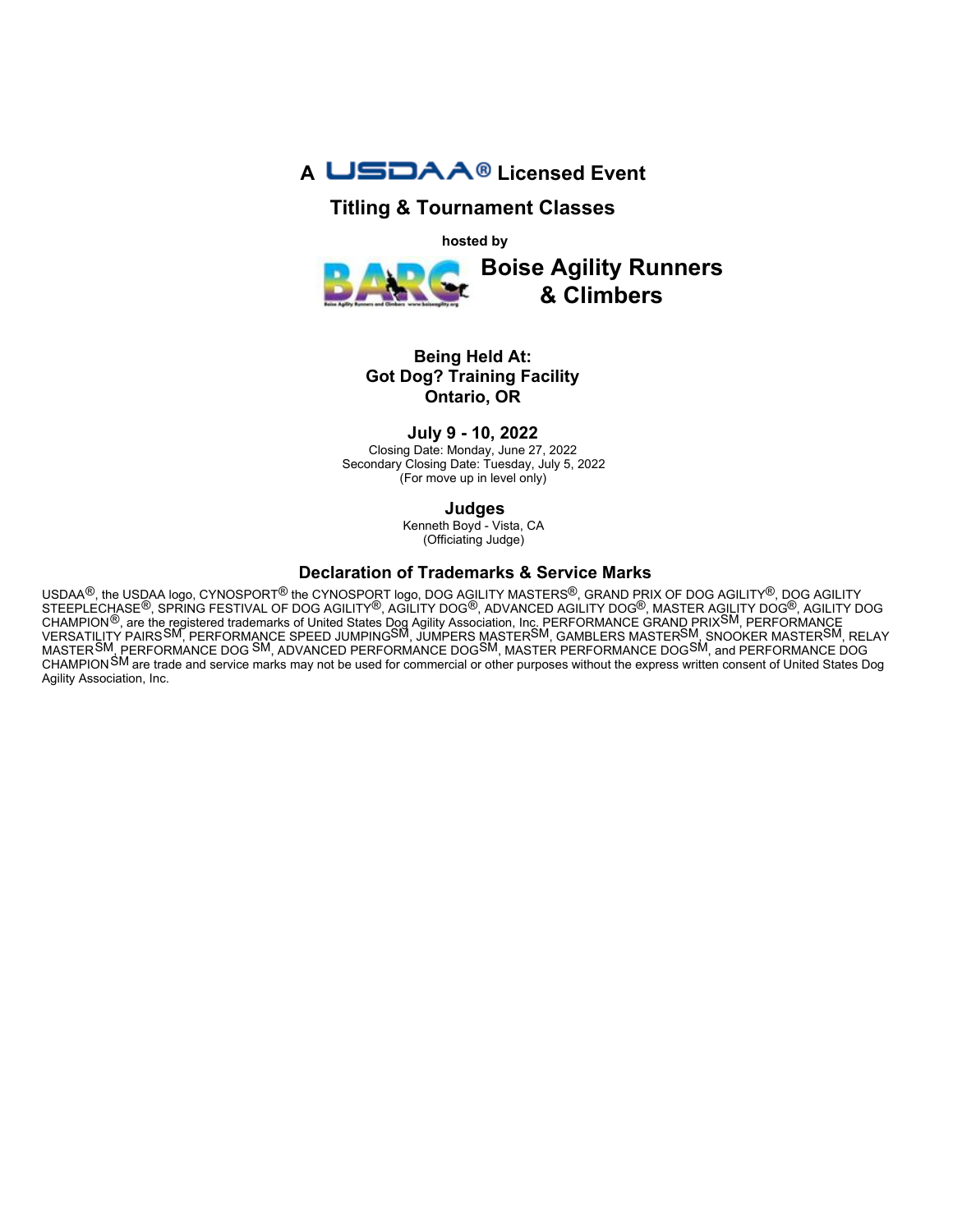# **Organizing Committee**

The Organizing Committee is the governing body for this event and shall be the sole authority on matters relative to conduct of the event.

| Co-Chair                     | Jan Skurzynski<br>Email: jskurzynski@gmail.com<br>Phone: (208) 853-4069    |
|------------------------------|----------------------------------------------------------------------------|
| Co-Chair                     | Janet Pintar<br>Email: janet.pintar@yahoo.com<br>Phone: Not Available      |
| Secretary                    | Donna Lee<br>Email <i>gquestagility@yahoo.com</i><br>Phone: (208) 577-7578 |
| <b>Volunteer Coordinator</b> | Jil Nichols                                                                |
| <b>Chief Course Builder</b>  | Jan Skurzynski                                                             |
| <b>Chief Scorekeeper</b>     | <b>Allison Etnyre</b>                                                      |

# **Site Information**

| <b>Got Dog? Training Facility</b>    |  |
|--------------------------------------|--|
| 4786 Kimball Rd                      |  |
| Ontario, OR 97914                    |  |
| <b>United States</b>                 |  |
| <b>View on Google Maps</b>           |  |
| Surface Type: Outdoor on Field Grass |  |
| Ring Configuration: 80x120           |  |

# **Check-in & Measuring**

#### **Dog Measurements & Certification**

All dogs not jumping 24" in the Championship Program or 20" in the Performance Program at local and regional events must be measured unless they have permanent USDAA or World Cynosport Dog Registration status or a temporary card with 3 signatures as required by the regulations, making the dog eligible for their jump height (prior to 3 years of age). Please note that only dogs 18 months of age may be officially measured.

## **Measuring Dogs Entered In Intro Program Classes**

Dogs entered in the Intro Program classes that are under the age of 18 months SHALL NOT have measurements recorded should measuring be available at an event. ONLY an approved Advanced or Masters-level judge of record OR an Advanced or Masters-level judge hired for measuring purposes may measure an entered dog 18 months or older AND record that measurement on a temporary height card. A temporary height card sent to USDAA containing one or more of the required 3 measurement(s) prior to the age of 18 months will be returned so that the measurement process can be completed per regulations.

A dog NOT entered in the trial is ineligible to be measured.

## **Advance Request for Measurement Verification**

When not entering an event electronically, please send a copy of one of the following items to facilitate the check-in process:

- photocopy of permanent dog registration card,
- printout of the dog-information page from your USDAA competitor web account, or
- copy of your check-in letter from USDAA indicating your temporary card has been accepted by the USDAA office and your permanent registration card is in process.

## **Tentative Running Order**

Tall to Small, Championship, then Performance all days

First dog on the line at 8:30 am

Masters / P3 Snooker will be randomized

Intro will run on Starters courses

BARC reserves the right to alter the published order of classes to accommodate the efficiency of the trial

Every effort will be made to notify competitors of any changes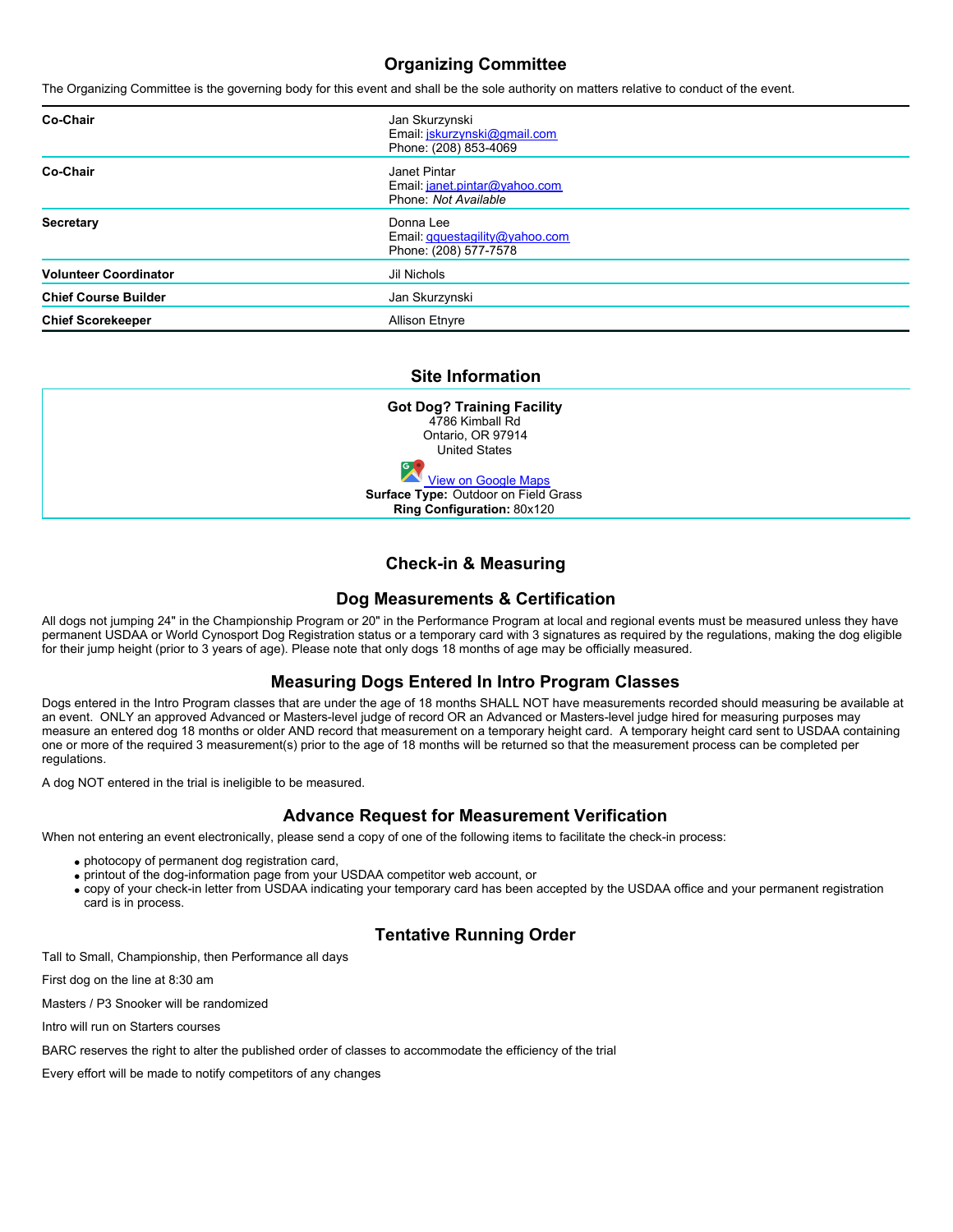# **Tentative Schedule Saturday, July 09, 2022**

|                                         | Ring 1        |
|-----------------------------------------|---------------|
| Event                                   | Judge         |
| Intro Jumpers                           | Boyd, Kenneth |
| Jumpers Level 1                         | Boyd, Kenneth |
| Jumpers - Starters                      | Boyd, Kenneth |
| Jumpers Level 2                         | Boyd, Kenneth |
| Jumpers - Advanced                      | Boyd, Kenneth |
| Jumpers - Veterans                      | Boyd, Kenneth |
| Jumpers Level 3                         | Boyd, Kenneth |
| Jumpers - Masters                       | Boyd, Kenneth |
| Biathlon MC Performance Jumpers         | Boyd, Kenneth |
| <b>Biathlon MC Jumpers</b>              | Boyd, Kenneth |
| Dog Agility Steeplechase® Qualifier     | Boyd, Kenneth |
| <b>Biathlon MC Performance Standard</b> | Boyd, Kenneth |
| <b>Biathlon MC Standard Agility</b>     | Boyd, Kenneth |
| Intro Gamblers                          | Boyd, Kenneth |
| Gamblers Level 1                        | Boyd, Kenneth |
| <b>Gamblers - Starters</b>              | Boyd, Kenneth |
| Gamblers Level 2                        | Boyd, Kenneth |
| Gamblers - Advanced                     | Boyd, Kenneth |
| Gamblers - Veterans                     | Boyd, Kenneth |
| Gamblers Level 3                        | Boyd, Kenneth |
| <b>Gamblers - Masters</b>               | Boyd, Kenneth |
| Intro Standard                          | Boyd, Kenneth |
| Standard Level 1                        | Boyd, Kenneth |
| <b>Standard Agility - Starters</b>      | Boyd, Kenneth |
| <b>Standard Level 2</b>                 | Boyd, Kenneth |
| Standard Agility - Advanced             | Boyd, Kenneth |
| Standard - Veterans                     | Boyd, Kenneth |
| Standard Level 3                        | Boyd, Kenneth |
| Standard Agility - Masters              | Boyd, Kenneth |
|                                         |               |

# **Sunday, July 10, 2022**

#### **Ring 1**

| Event                                        | Judge         |
|----------------------------------------------|---------------|
| Intro Standard                               | Boyd, Kenneth |
| <b>Standard Level 1</b>                      | Boyd, Kenneth |
| <b>Standard Agility - Starters</b>           | Boyd, Kenneth |
| Standard Level 2                             | Boyd, Kenneth |
| Standard Agility - Advanced                  | Boyd, Kenneth |
| Standard - Veterans                          | Boyd, Kenneth |
| Standard Level 3                             | Boyd, Kenneth |
| Standard Agility - Masters                   | Boyd, Kenneth |
| Grand Prix of Dog Agility® Qualifier         | Boyd, Kenneth |
| <b>Combined Pairs Relay - Performance</b>    | Boyd, Kenneth |
| <b>Combined Pairs Relay</b>                  | Boyd, Kenneth |
| Combined Pairs Relay - 2nd Titling Run       | Boyd, Kenneth |
| Combined Relay Performance - 2nd Titling Run | Boyd, Kenneth |
| Intro Snooker                                | Boyd, Kenneth |
| Snooker Level 1                              | Boyd, Kenneth |
| Snooker - Starters                           | Boyd, Kenneth |
| Snooker Level 2                              | Boyd, Kenneth |
| Snooker - Advanced                           | Boyd, Kenneth |
| Snooker - Veterans                           | Boyd, Kenneth |
| Snooker Level 3                              | Boyd, Kenneth |
| Snooker - Masters                            | Boyd, Kenneth |
| Intro Jumpers                                | Boyd, Kenneth |
| Jumpers Level 1                              | Boyd, Kenneth |
| Jumpers - Starters                           | Boyd, Kenneth |
| Jumpers - Advanced                           | Boyd, Kenneth |
| Jumpers Level 2                              | Boyd, Kenneth |
| Jumpers - Veterans                           | Boyd, Kenneth |
| Jumpers Level 3                              | Boyd, Kenneth |
| Jumpers - Masters                            | Boyd, Kenneth |
|                                              |               |

| Juuye |         |
|-------|---------|
| Boyd, | Kenneth |
| Boyd, | Kenneth |
| Boyd, | Kenneth |
| Boyd, | Kenneth |
| Boyd, | Kenneth |
| Boyd, | Kenneth |
| Boyd, | Kenneth |
| Boyd, | Kenneth |
| Boyd, | Kenneth |
| Boyd, | Kenneth |
| Boyd, | Kenneth |
| Boyd, | Kenneth |
| Boyd, | Kenneth |
| Boyd, | Kenneth |
| Boyd, | Kenneth |
| Boyd, | Kenneth |
| Boyd, | Kenneth |
| Boyd, | Kenneth |
| Boyd, | Kenneth |
| Boyd, | Kenneth |
| Boyd, | Kenneth |
| Boyd, | Kenneth |
| Boyd, | Kenneth |
| Boyd, | Kenneth |
| Boyd, | Kenneth |
| Boyd, | Kenneth |
| Boyd, | Kenneth |
| Boyd, | Kenneth |
| Bovd  | Kenneth |

# **Class Descriptions**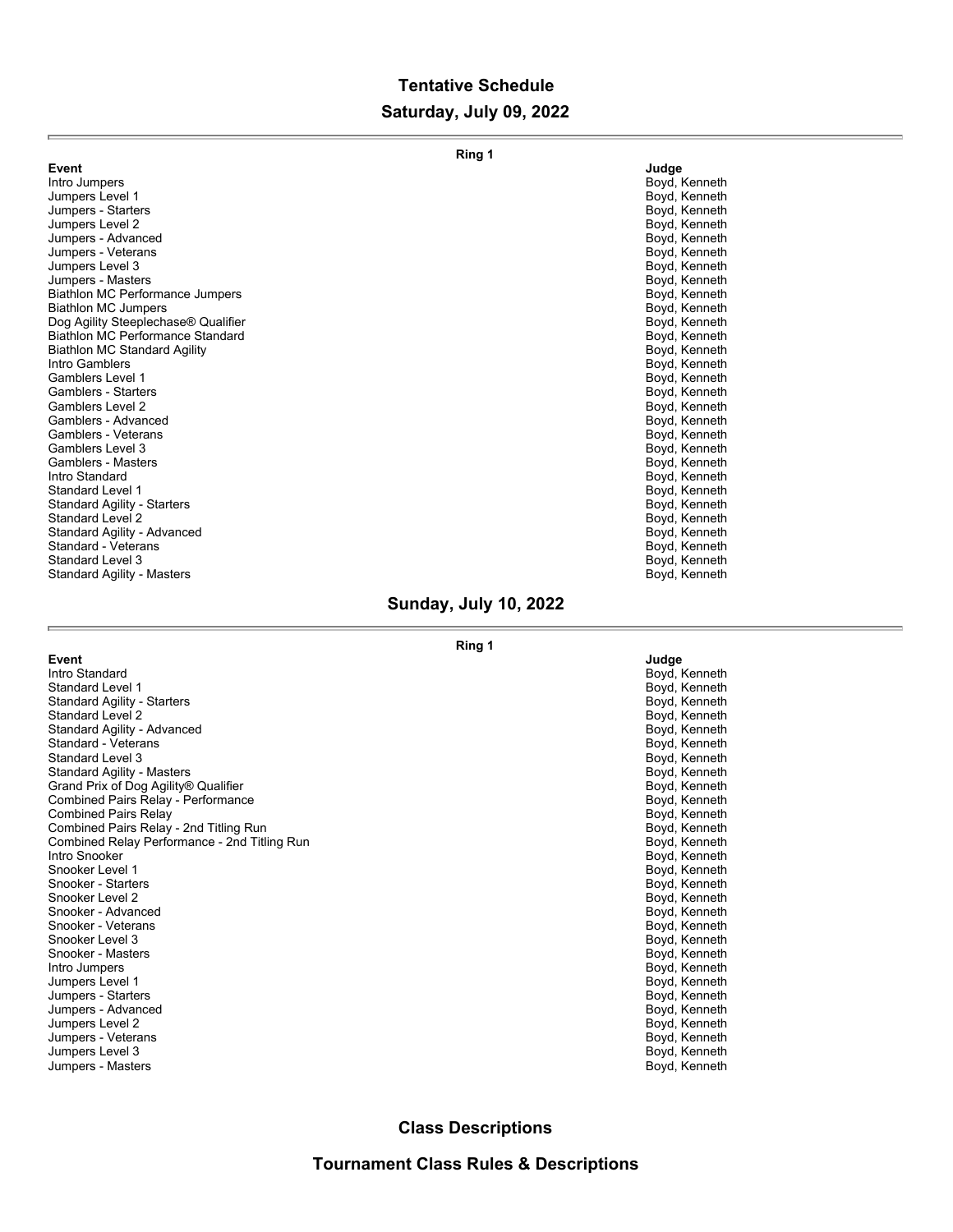Tournament classes are open to all competitors, regardless of previous experience. Tournaments are held to test a competitors training and performance skills in head-to-head competition. One or more of the following tournament classes may be held at this event:

- **Grand Prix of Dog Agility®**
- An individual competition on a standard agility course to earn qualifications towards entry to Cynosport<sup>®</sup>
- **Dog Agility Steeplechase®**
- An individual competition on an enhanced jumpers-style course to earn qualifications towards entry to Cynosport<sup>®</sup>.
- **Dog Agility Masters® Team** A Team competition, offered locally as either a two-dog or three-dog team, to test versatility and endurance throught he five core class types in USDAA rules & regulations. Offered in both formats at Regional Championships and at Cynosport®. Earn qualifications towards entry to Cynosport®. **Masters Challenge BiathlonSM**
	- An individual competition on open, fast standard and jumpers courses to earn qualifications towards entry to Cynosport<sup>®</sup>.

Rules for all tournaments may be downloaded from the Internet at <https://usdaa.com/regulations/tournament-rules.cfm>, and are incorporated here in their entirety by reference. The rules include important disclosures on eligibility and advancement, start and end dates for the current tournament season qualifying period, information on special prizes and awards, advancement rules for each tournament at Regional Championships and Cynospor $\mathbb{P}$ championships, and more.

Qualifications in tournament classes also count towards versatility titles (e.g., Tournament MasterSM, Agility Dog Champion<sup>®</sup> and Lifetime Achievement Awards. (see USDAA Rules & Regulations for full details.)

#### **Masters Challenge Biathlon—Concurrent Scoring for Titling Purposes**

When the Masters Challenge Biathlon is offered, the two classes in the Biathlon (i.e., Masters Challenge Jumpers and Masters Challenge Standard Agility) are scored on a time-plus-faults basis for a combined tournament score. These classes are concurrently scored for titling purposes pursuant to rules set forth in [Chapter 12 of USDAA Rules & Regulations](https://www.usdaa.com/regulations/usdaa-rules-and-regulations.cfm), which are incorporated here in their entirety by reference. Qualifying scores earned in each round of the tournament are recorded for tournament, title, and lifetime achievement awards.

## **Titling Class Rules & Descriptions**

One or more titling classes may be held at this event to test development of competitor skills and training and handling at different experience levels, as described in Chapters 3-12 of USDAA Official Rules & Regulations, which are incorporated here in their entirety by reference. These can be reviewed and/or downloaded from www.usdaa.com/regulations/usdaa-rules-and-regulations.cfm. Following are informational notes that are included in more detail in the regulations referenced above:

#### **Veteran Classes**

One or more veteran classes may be offered at this event.Previous experience in the sport sufficient to establish proficiency and confidence in performance is strongly encouraged as course challenges are presented at the Masters level.

- Veteran Classes are open to a competitor with any dog that is at least eight (8) years of age as of the first day of this event.
- A dog entered in a Veterans titling class on a day may not be entered in that same class in the Championship or Performance Programs. Complete program rules can be found in [Chapter 9 of USDAA Rules & Regulations](https://www.usdaa.com/regulations/usdaa-rules-and-regulations.cfm) referenced above.

#### **Pairs Relay—Combined or By Level**

Pairs Relay titling classes may be held on a "Combined" basis within each program, meaning that experienced dogs (Masters and/or Advanced levels) may pair with dogs working in lower class levels (Advanced and/or Starter level) for titling purposes. Competitors with dogs in the same program and level may also enter together.

- When offered as on a Combined basis, pairs relay will appear on the Entry Form and Class Schedule as "Combined Relay". When offered by Level, relay will appear as "Pairs Relay", with each level offered being listed on the entry form.
- The two methods of offering pairs relay is in keeping with a primary purpose of the Relay class in promoting camaraderie in working a course with a partner (amendment to regulations effective April 2020).
- A Combined Relay class is run on an Advanced level course and scored under Advanced level rules, and the Qualification is valid for any level title within a program.
- A Pairs Relay by level is run on three different courses to meet the requirements for courses at each experience level (i.e., Starters, Advanced, and Masters).
- When entering a Relay class of either type, simply complete the form marking the appropriate Program and list a partner of choice by including the owners name and their dog's registration number.
	- Alternatively, you may enter as a "draw' team when you do not have a partner and are willing to run with others. For "Pairs Relay" class offered by level, your partner will be drawn from other draw entries of competitors at the same level. For "Combined Relay", your partner will be drawn from other competitors at any level in the same program.
	- A group may pair a competitor with an "accommodating dog" (i.e., one who is not entered in the class) when an odd number of competitors are entered, but the group is not required to do so. In this latter case, a refund of entry fee will be made.
- When a second offering of the class (indicated "2nd run" on the Entry Form) is to be *run on the same course*, each handler runs their chosen portion of the course, and immediately following the first run, competitors run a second time with each running the other section of the course previously run by their partner.

#### **Intro Program Classes**

The Intro Program is designed to help new competitors measure their progress in training and to acclimate to the fundamental elements in dog agility competition. Competitors with dogs that are at least fourteen (14) months of age and have not earned a title in the Championship, Performance or Veterans programs are eligible unless entered in the same class on the same day at the event in the Championship, Performance or Veterans programs when Intro Classes are offered at a regular event.

Obstacle standards shall be the same as in the Starters Class with exceptions noted in Chapter 10 of the regulations, as amended. See http://usdaa.com/rulesReg\_eBook.cfm on USDAA's web site for details, which are incorporated here by reference.

Performance standards for the Intro Program Classes are the same as in the Starters level except as modified by special rules for each class as detailed in Chapter 10. Qualifications earned are accumulated toward title certification in each class - Standard, Jumpers, Gamblers and Snooker - and overall for a versatility title.

A competitor who is otherwise not eligible under the regulations for entry to the Intro Program for titling purposes may enter the Intro Classes for exhibition only ("FEO") at the clubs option, provided they are not also entered in the same class type in another program (i.e., Championship, Performance or Veterans). An FEO round is ineligible for qualification, prizes and awards. Non-audible toys held in hand may be utilized in an FEO round.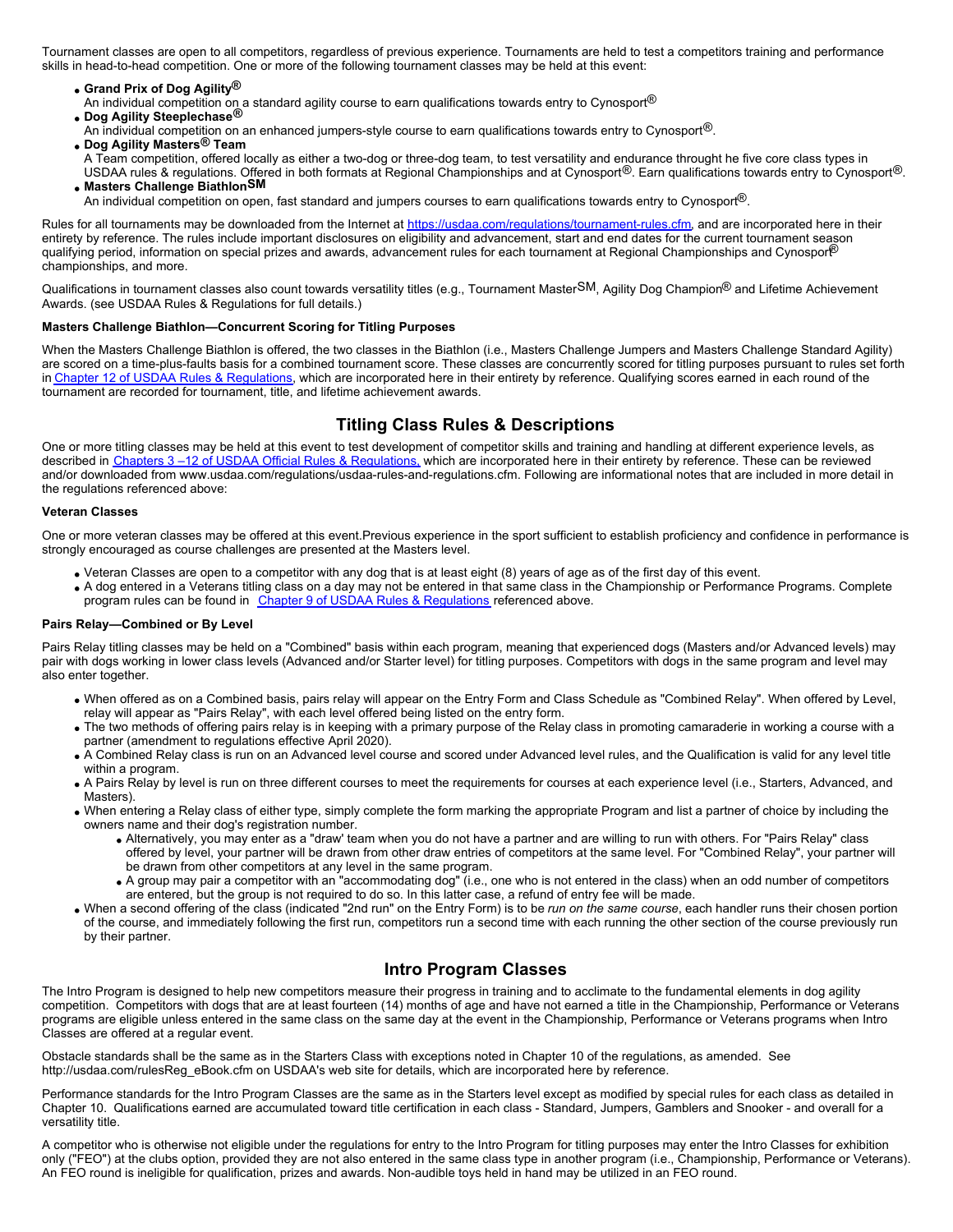The FEO competitor may opt to run the course utilizing regulation A-frame heights as provided in Chapter 10 of the regulations, as amended July 1, 2016, for the Intro Program. See http://usdaa.com/rulesReg\_eBook.cfm on USDAA's web site for details, which are incorporated here by reference.

#### **See entry form for details regarding jump / A-frame heights offered and FEO availability.**

#### **Entries & Acceptance**

#### **Policy on Refusal of Entry**

The Organizing Committee of an event may refuse the entry of any competitor or dog for just cause should the Committee view that participation by the competitor or dog could be prejudicial to the sport. However, in such case, the Committee must notify the competitor in writing upon receipt of entry, but in no case, more than three days following the event closing date for acceptance of entries. The burden of responsibility for the appropriateness of such action rests solely with the host group and its Organizing Committee.

#### **NSF Check/Credit Card**

Any check or credit card that is charged back by the bank or other financial institution may be assessed a service charge of up to \$40 per incident at the discretion of the host group.

Returned checks or credit card returns do not constitute a valid entry. Amounts shall be paid within 30 day of postmarked notice of the returned payment if such date follows the event date. Any fees not received within 30 days of notice will result in cancellation of event results for all classes related to the entry for which payment was made. No reinstatement of results is possible, and all awards must be returned within 10 days of notification or the dog's registration may be suspended pending restitution.

Any unpaid fees or shortfalls must be paid prior to the start of the event, or entry is canceled without recourse.

#### **Refund Policy**

There shall be NO REFUNDS for entries withdrawn after the closing date for acceptance of entries, for absentee, dismissal from the event as a result of disciplinary action, dismissal from a class, or for any other reason. Also, no entry fees will be refunded if the event cannot open or be completed by reason of riots, civil disturbances, acts of terrorism, fire, "act of God", public emergency, strike, or any other cause beyond the control of the host organization.

#### **General Rule on Eligibility**

This event is sanctioned by the United States Dog Agility Association, Inc. ("USDAA").

This test is open to all persons with dogs being at least 18 months of age (14 months of age pursuant to Chapter 10 for Intro Program when offered OR for Sanctioned Match), regardless of pedigree or absence thereof, who have a current registration with USDAA and whose owners and the dog's handler are currently in good standing with USDAA.

This event will be held under USDAA<sup>®</sup> Official Rules and Regulations, a copy of which may be viewed and printed online at [USDAA Rules & Regulations](http://www.usdaa.com/regulations/usdaa-rules-and-regulations.cfm), as amended.

#### **Next-Day Move-Ups Allowed At This Event**

Competitors earning a qualification during the Event that is needed to complete a title may advance their level THE NEXT DAY at the same event, i.e. move-ups on consecutive days ARE allowed.

Competitors are responsible for keeping accurate records of their qualifying scores and the judges from whom these scores were earned prior to this event to ensure that the dog is eligible to move up based upon scores earned at this Event. Competitors are advised to confirm scores earned with the scorekeeper and judge at the conclusion of a class to ensure the qualifying score has been accurately calculated and awarded in accordance with regulations. If for any reason it is determined that the score or previous scores were inaccurate, making the entry ineligible for the higher level class, any results (including awards) shall be forfeited and the entry will be deemed invalid without refund or other recourse.

Move-up forms supplied by this event must be used to notify the secretary BEFORE she leaves the site the day on which you earn your title.

#### **Express & Overnight Entries**

Entries sent by Fedex, Express Mail or other courier service will only be accepted if the waiver allowing delivery **without signature** is signed. The club will not be responsible for deliveries delayed if a signature is required.

#### **Spam Blocker**

Confirmations will be sent via email using the secretary's address. If you have a spam blocker on your email account, please configure it to allow email from the secretary's address since confirmations will be sent from this address.

## **General Entry Conditions**

#### **Policy on Fault Limits**

In the event of a larger entry, fault limits may be set at the discretion of the Organizing Committee and/or Judge without pre-event notice.

#### **Statement of Responsibility**

Competitors alone are responsible for the behavior of themselves, their dogs, children, and guests. A competitor whose dogs, children or guests create unnecessary disturbances or repeatedly engage in unsafe or disruptive behavior may, at the discretion of the Event Organizing Committee, be asked to leave the test site.

#### **Prohibitions on Aids & Devices**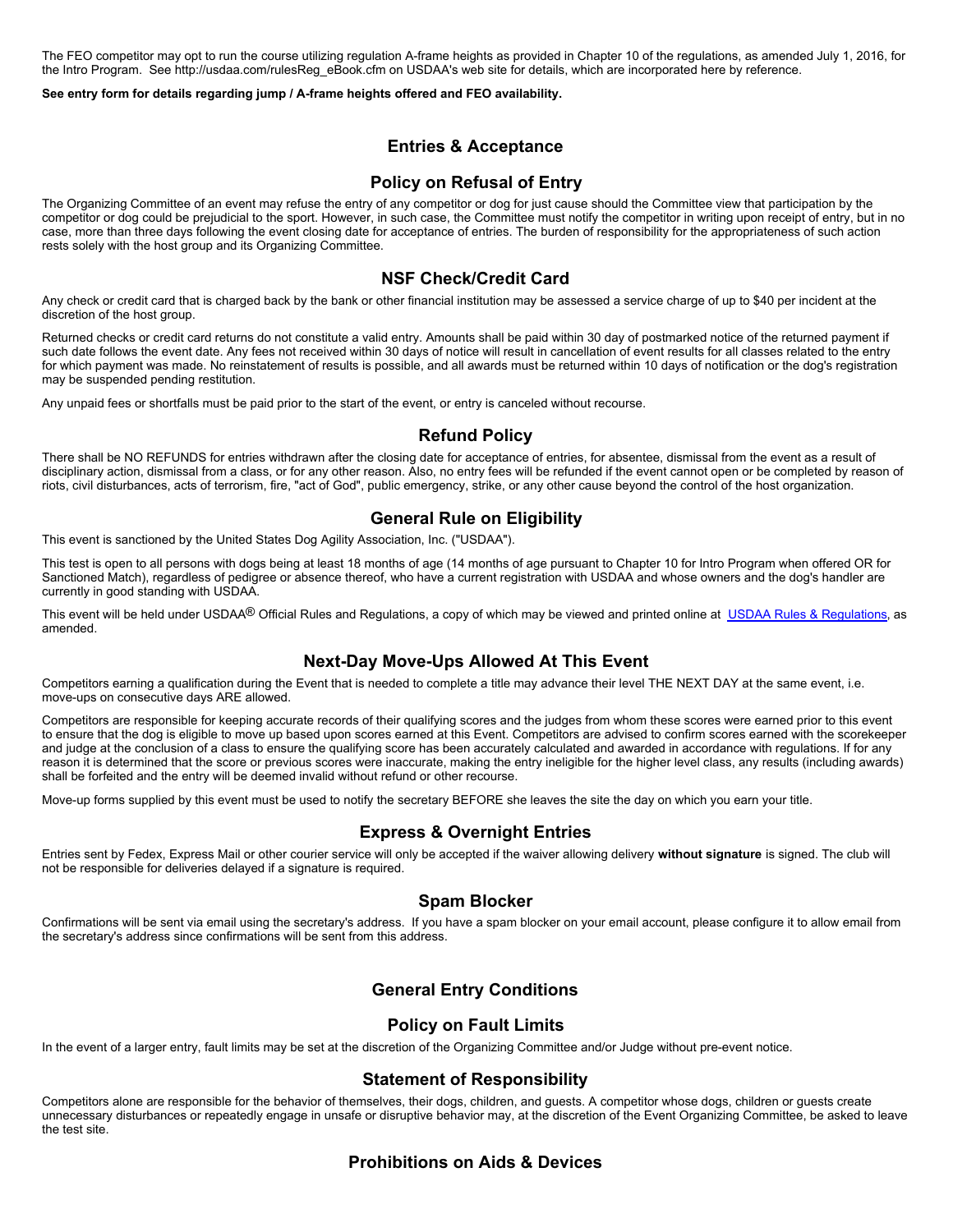No leads, collars, food, toys or other aids or devices shall be permitted on the course at any time, except as provided for in Chapter 10 when Intro Program classes are offered, or in Chapter 8 when Junior Handler Program classes are offered.

## **Evolving COVID-19 Environment Health Safety Measures**

The health environment related to COVID-19 and its variants are continuing to evolve nationwide. Competitors, show organizers, and guests are urged to remain respectful of individual choices and varied practices that may occur. USDAA recognizes that the biology for each person is different with respect to any illness, and each may have their own preferences on what is necessary for them to return to open events given their personal situation.

Groups may set specific requirements for their events as they deem necessary to provide a safe and enjoyable event for competitors. Because of the many uncertainties, the host Group, USDAA, and event officials can assume no liability related to these risks, and individuals shall be solely responsible for making their own decisions regarding health risk and safety measures taken, or whether to attend the event. Any stipulated requirements by the Group shall be set forth either in a note in the test schedule for the event, communicated in event confirmations (or otherwise by email), and/or posted at the event. Competitors shall expect that a host Group shall enforce whatever rules they set in place under authority set forth in USDAA Disciplinary Rules published in USDAA rules & regulations..

Each person attending this event as an official, volunteer, or competitor shall be solely responsible for and assume liability for their own decisions regarding health risk and safety measures, and each person shall be accountable for their actions relative to any procedures in effect, which may or may not include:

- Maintaining social distancing measures
- Wearing a mask or gloves
- Being aware of items that you may touch and that may have been touched by others
- Washing hands and/or use of hand sanitizers
- Enjoying of food and refreshments, if provided

Additional health and/or safety measures may be required by the facility owner at which this event is being held, or by the Event Organizer. Such statements may be included in this test schedule, in the event confirmation, or posted on site at Check-In for this event. Failure to comply with these requirements, as well as other provisions in this test schedule are subject to disciplinary action as described in Appendix C to USDAA Official Rules & Regulations, which could result in dismissal from the event and/or cancellation of all results from performance at the event, without recourse.

Further, if you have been exposed to anyone that may have been exposed or infected with a virus or flu or any other contagious illness within one to two weeks prior to the event, or if you are feeling ill, please take responsibility and stay home and rest.

## **Fix & Continue Will Be Allowed At This Event**

The USDAA Policy Statement on Training in the Ring or "Fix & Continue" has been adopted for this event and is hereby incorporated in its entirety by reference. Competitors are expected to familiarize themselves with this policy, which can be found on the USDAA web site at [Official USDAA Policy](http://www.usdaa.com/policies/upload/20181010FixandContinuePolicy.pdf) **[Statements](http://www.usdaa.com/policies/upload/20181010FixandContinuePolicy.pdf)** 

Fix & Continue during a competition run generally provides for repeat of an obstacle at handler's discretion under conditions set forth in the Policy Statement. When discretion is exercised to utilize the Fix & Continue, their score will be recorded as an elimination and the maximum course time set to 60 seconds. This practice may be utilized only once in any Standard, Jumpers, or Relay class (including similarly-styled tournament classes at qualifying events). The competitor must continue working the course in flow, while "fixing" and "continuing" on the course. See the Policy Statement referenced above for complete details.

## **Mulligan Runs Not Allowed At This Event**

Due to time constraints, the show committee has determined that Mulligan Runs will not be available at this trial.

## **Running a Class "For Exhibition Only" (FEO) at Local Events**

A competitor may enter a class at a local event (events other than regional, national and international championship or special events) and declare on the day of the event that they are going to run "For Exhibition Only" (FEO). Declaring "For Exhibition Only" requires that-

- the Gate Steward, or the Competitor in the absence of a gate steward, clearly mark "FEO" by the competitor's entry number on the posted running order
- the Competitor vocally declares to the Judge and Scribe, "FEO", when advancing to the start line
- the Scribe clearly marks "FEO" on the scribe sheet
- the Scorekeeper records the round as "Withdrawn", denoting the round as a noncompeting round in the official results and shall be ineligible for awards

Additionally,

- non-audible toys are allowed but must be used in a manner that does not distract other dogs running in adjacent rings
- the dog shall be run at the height at which it was entered.
- the maximum time on course allowable is the Standard Course Time (SCT); however, the judge, in their sole discretion, may dismiss a competitor from the ring for any behaviors that are deemed unsafe or harsh, or that do not present the sport in a positive way.

## **Media Release & Rights of Privacy Waiver**

#### **Media Rights Release**

I HEREBY GRANT TO USDAA and its affiliated companies, representatives, agents and assigns, all rights and permission to use or appropriate his/her and their dog's name, biography, likeness, photograph, voice, performing persona, or other indicia of identity for broadcast, telecast, cablecast, transmission or distribution in any format or media known now or in the future.

## **Waiver of Rights to Privacy, Publicity & Personality**

FURTHER, I HEREBY RELEASE United States Dog Agility Association, Inc. and its affiliates, representatives, agents and assigns from any claim or cause of action for invasion of the rights of privacy, right of publicity, right of personality, or any similar right.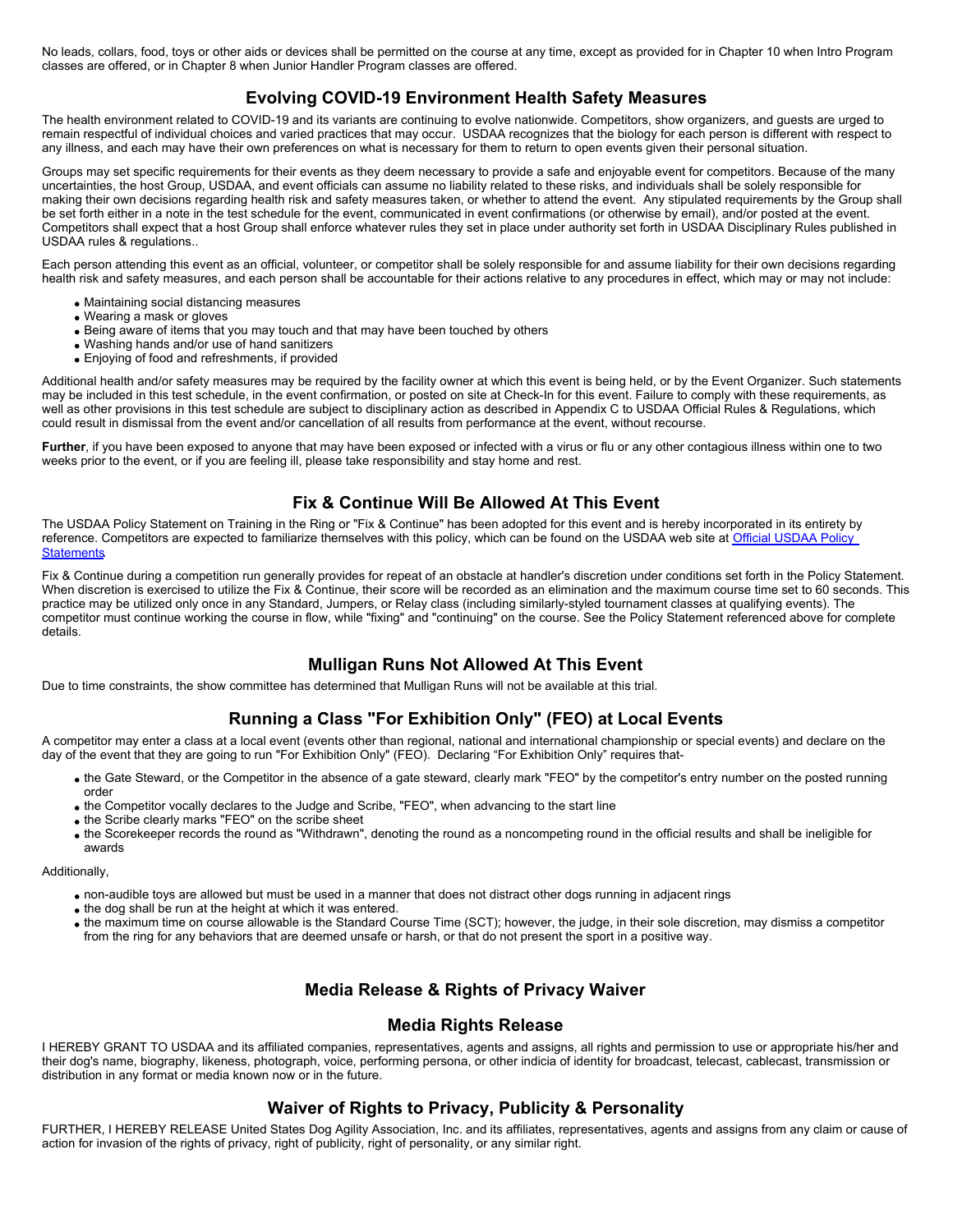## **Prizes & Awards**

## **Tournament & Titling Class Awards**

**Grand Prix of Dog Agility®:** First through third place ribbons in each jump height. A maroon rosette will be awarded to all qualifiers. Qualifying handler/dog team in each height class shall earn a "Q" voucher to count toward byes at a Regional Championship.

**Dog Agility Steeplechase®:**  A qualifying rosette will be awarded along with prize money in accordance to tournament rules.

**Masters Challenge BiathlonSM:** First through third place ribbons in each jump height. A maroon rosette will be awarded to all qualifiers.

Standard Classes and Nonstandard Classes (Championship / Performance / Veterans): First through third place ribbons shall be awarded in all standard titling classes, in each height category. Maroon ribbons will be awarded to all dogs with qualifying scores. New title ribbons are available.

## **Hotel Information**



# **Other Information**

## **BIS**

BIS not allowed at this trial. Please e-mail ASAP if you need to pull. Refunds allowed.

## **On Call Vet**

#### **Local Emergency Vet Information:**

Monday-Saturday Weiser Veterinary Clinic 815 W. Idaho St. Weiser, ID 83672 (208) 549-0499 Sunday West Vet 24/7 5024 W. Chinden Blvd Garden City, ID 83714 (208) 375-1606 Facility is open for emergencies at night on weekdays and 24 hours on weekends

## **Upcoming Events**

**Mark your calendar for BARC's upcoming**

**USDAA® Sanctioned Tournament Events & Agility Tests**

**Sept 23-25, 2022 Tournaments and Titling classes Judge: Leslie Bickel - Vacaville, CA**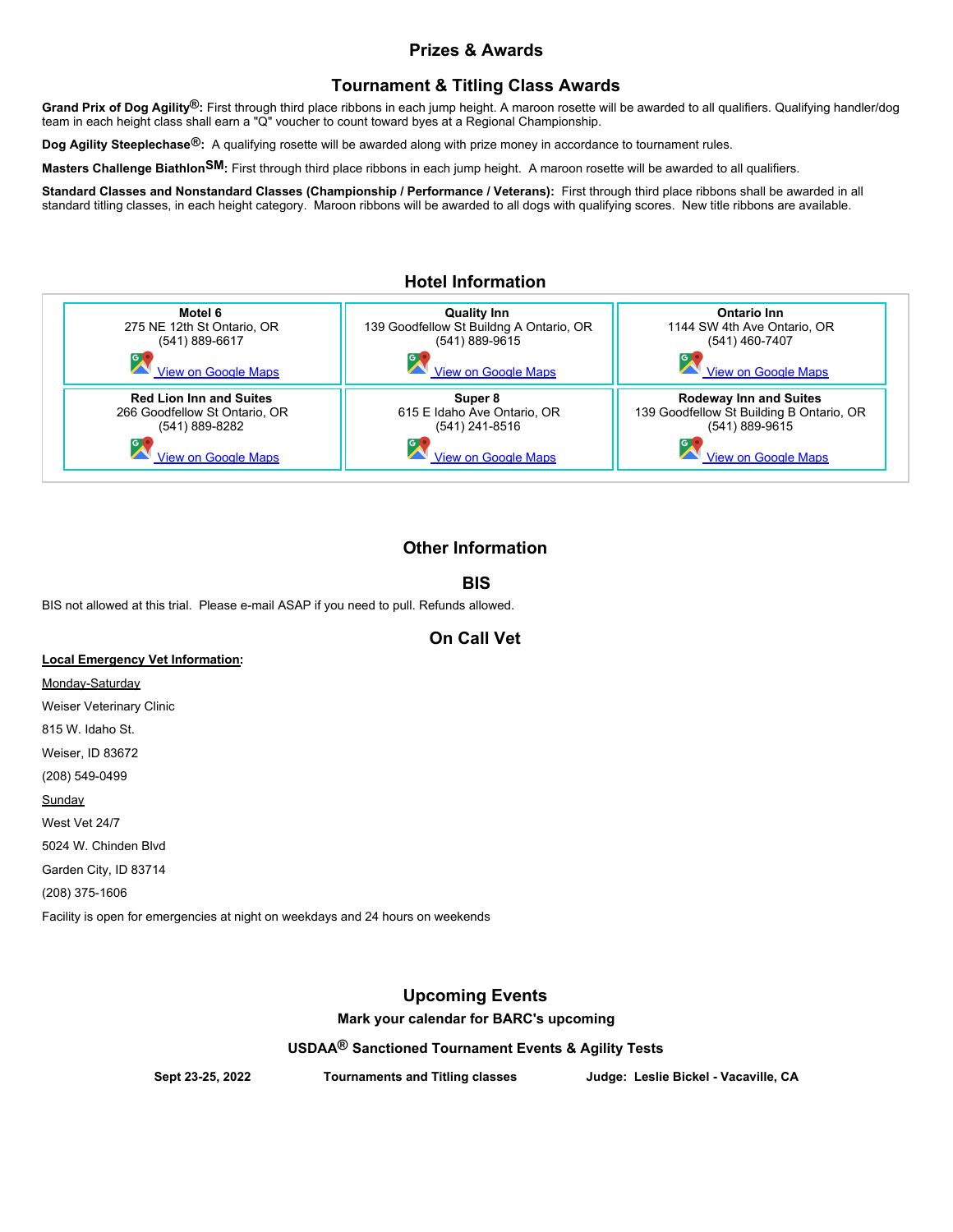## **Volunteer Information**

#### **Volunteer Information**

#### **Volunteers Needed**

We are a small group, and volunteers are vital to the success of our trial. Rather than fill out a form, please look for the whiteboard at the trial and sign up prior to the start of classes. Volunteers are greatly appreciated and will be thanked repeatedly!! If you need help finding a job, please let our chief ring steward know, and she will be happy to assist you.

Lunch will be provided for volunteers. Water and snacks will be available for all competitors.

## **Set-Up & Other Site Info**

**Set-Up Times**: See final confirmation

#### **Crating**:

.

On grass or from car. Parking is close by. EZ Ups must be lowered at night. Bring your crate fans.

#### **Food:**

Concessions are not available at the site. There are restaurants in Ontario within 15 minutes.

#### **Camping/RV Contact:**

RV Parking: They have 6 RV Electric hook-ups (2-30amp, 4-50amp.) Please contact Marj@gotdogllc.com to reserve a site. There is also unlimited dry camping available.

#### **Other:**

It may be hot in July. The club will provide a pool, hose, misters as needed.

Competitors and spectators are expected to keep the grounds clean. Please pick up after your dogs. Anyone witnessed not picking up after his/her dog will be excused from the test weekend with no monies refunded.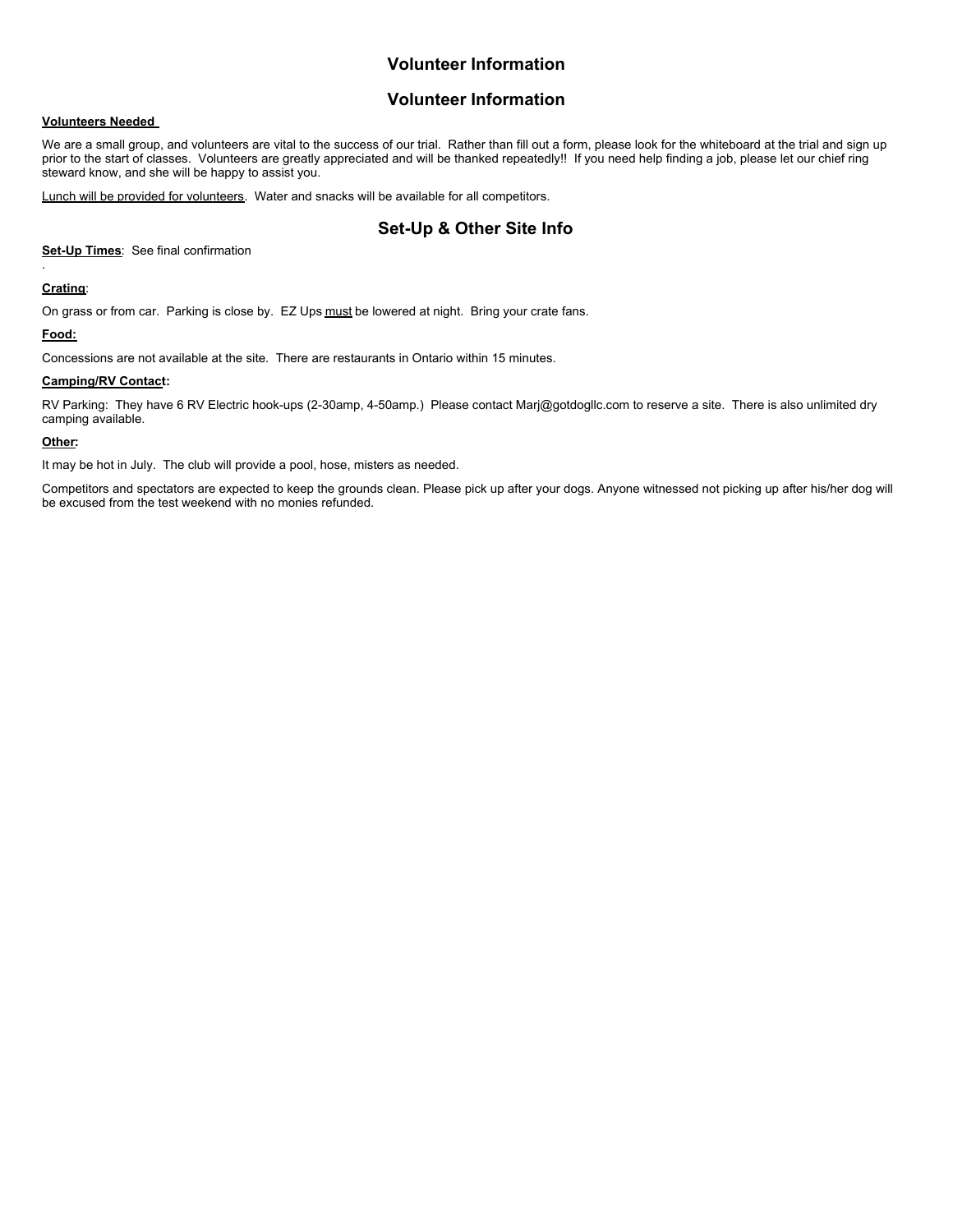## **1.1 - Consideration and Waiver & Acceptance of Liability**

IN CONSIDERATION OF the acceptance of this entry and the opportunity to participate and/or to be judged in the event on the dates to which this entry form applies (the "Event"), I undertand and willingly accept that there are inherent risks in participating in sporting events, including but not limited to risks associated with events involving animals.

I AGREE TO HOLD HARMLESS each of the parties listed below (including each of their members, officers, directors, agents and employees), hereinafter collectively referred to as the "Event Organizers", from any claim for loss or injury that may be alleged to have been caused directly or indirectly to any person or thing by the act of myself or the dog listed on the entry form while in or upon the event premises or grounds or near any entrance thereto -

- The Event's Organizing Committee
- The Event Organizer, being the USDAA Affiliated Group (or Groups) hosting or otherwise responsible for conduct of the event
- United States Dog Agility Association, Inc. ("USDAA"), World Cynosport Limited and affiliated companies
- Event Sponsors and Sponsors of the aforementioned parties
- Property Owners of the premises upon which the event is held

I FURTHER AGREE TO HOLD HARMLESS the aforementioned parties from any claim for loss arising as the result of death, injury or illness to myself and the dog listed on my event entry form, or other dogs under my care that are present at the Event, without regard to the cause of such loss, including but not limited to, disappearance of property, theft, injury or other loss caused by the actions of dogs, exposure to or contraction of communicable diseases, whether such loss or injury is caused or alleged to be caused for any reason, including negligence.

I FURTHER WAIVE RIGHT OF CLAIM and agree to hold harmless the aforementioned parties for any claim for loss that may be or have been sustained or incurred as a result of cancellation of this event and any series of events of which this event is a part by reason of war, terrorism, earthquakes, hurricanes, acts of government, plague, pandemic, war, or other circumstances or events beyond the control of the parties.

THROUGH ENTRY TO THIS EVENT I UNDERSTAND, ACKNOWLEDGE, AND ACCEPT ALL RESPONSIBILITY AND LIABILITY FOR ANY LOSS, INCLUDING LEGAL FEES SHALL BE MINE AND MINE ALONE.

## **1.2 - Acknowledgment & Acceptance of Regulations**

I ACKNOWLEDGE THAT I HAVE READ AND UNDERSTAND USDAA® Official Rules and Regulations and rules for competition (e.g., tournament rules) that relate to the Event, whether incorporated in this General Agreement by reference or as stipulated herein for the Event to which this entry form pertains.

I ACCEPT AND AGREE TO ABIDE BY any and all rulings of the Organizing Committee (and its members), the Event's Disciplinary Action Committee and/or USDAA relative to matters related to the Event.

#### **1.3 - Acknowledgment & Representation of Accuracy**

I ACKNOWLEDGE, REPRESENT AND WARRANT that the information supplied by me in the entry form is correct and complete. If any portion of this information is found to be invalid or insufficient to establish the validity of my entry, such finding shall render my entry invalid in its entirety, for which there shall be no refund of fees paid or other recourse against the Event Organizers. Any acceptance of additional information or corrections to information after the closing date shall be at the sole discretion of the Event secretary.

#### **1.4 - Representation of Ownership or Agency**

I HEREBY REPRESENT AND WARRANT that I am the owner of the dog listed hereon, or that I have full authority from the dog's owner as their agent to enter the dog in competition and to assume their responsibilities for the care, custody and control of the dog for entry to the Event, and

I AGREE TO HOLD HARMLESS the Event Organizers listed in paragraph 1.1 from any liability or claims, including legal fees, related to such ownership or agency status.

## **1.5 - Media Release, Grants & Waivers of Rights to Broadcast & Promote**

COMPETITOR HEREBY GRANTS TO USDAA and its affiliated companies, representatives, agents and assigns, all rights and permission to use or appropriate his/her and their dog's name, biography, likeness, photograph, voice, performing persona, or other indicia of identity for broadcast, telecast, cablecast, transmission or distribution in any format or media known now or in the future.

## **1.6 - Waiver of Rights to Privacy, Publicity & Personality**

FURTHER, COMPETITOR HEREBY RELEASES United States Dog Agility Association, Inc. and its affiliates, representatives, agents and assigns from any claim or cause of action for invasion of the rights of privacy, right of publicity, right of personality, or any similar right.

#### **1.7 - Signature/Electronic Submission Execution**

THROUGH MY PHYSICAL SIGNATURE ON THE PAPER ENTRY FORM, OR THROUGH MY SUBMISSION OF AN ELECTRONIC ENTRY TO THE EVENT, I ACKNOWLEDGE, ACCEPT AND AGREE TO ABIDE by the provisions of this General Agreement, and all policies, rules, regulations and conditions of entry to the Event

FURTHER, IF ENTRY IS FOR A MINOR, THROUGH MY PHYSICAL SIGNATURE ON THE PAPER ENTRY FORM, OR THROUGH MY SUBMISSION OF AN ELECTRONIC ENTRY TO THE EVENT, I REPRESENT AND WARRANT THAT I AM THE PARENT OR LEGAL GUARDIAN OF THE COMPETITOR/HANDLER entered in the Event, and I ACKNOWLEDGE that I have reviewed all provisions of this General Agreement, policies, rules, regulations, and conditions of entry to the Event with the Minor and I SHALL BE SOLELY RESPONSIBLE FOR THEIR ACTIONS AND COMPLIANCE WITH ALL RULES, REGULATIONS, POLICIES AND PROVISIONS FOR THE EVENT, AND ASSUME FULL LIABILITY FOR MINOR'S ACTIONS AND ACTIONS OF THEIR DOG.